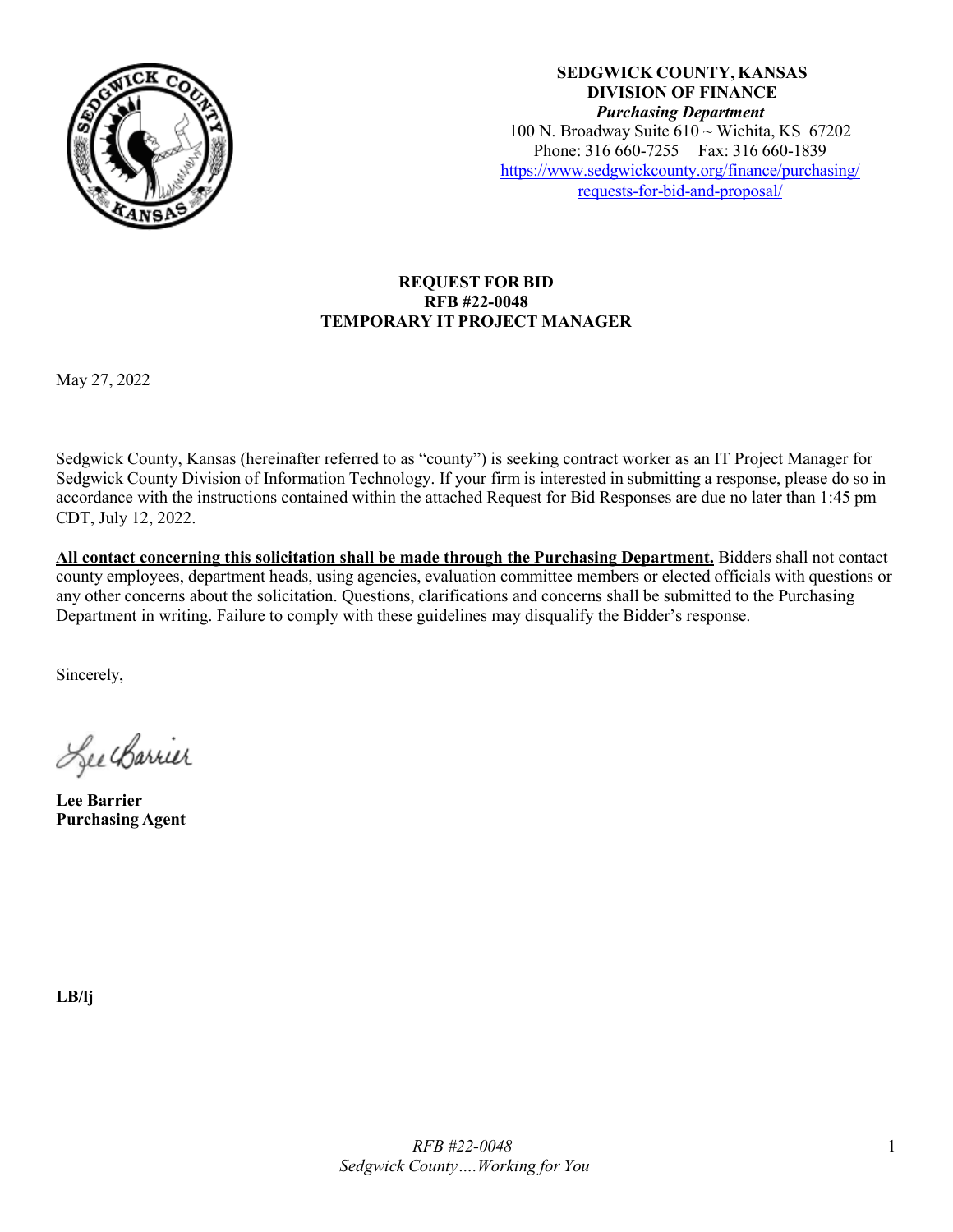#### **Table of Contents**

- <span id="page-1-0"></span>**I. [Purpose](#page-2-0)**
- <span id="page-1-1"></span>**II. [Submittals](#page-2-1)**
- <span id="page-1-2"></span>**III. [Scope](#page-2-2) of Work**
- <span id="page-1-3"></span>**IV. [Sedgwick County's Responsibilities](#page-3-0)**
- <span id="page-1-8"></span><span id="page-1-7"></span><span id="page-1-6"></span><span id="page-1-5"></span><span id="page-1-4"></span>**V. Bid [Terms](#page-3-1)**
	- **A. Questions and Contact [Information](#page-3-2)**
	- **B. Minimum Firm [Qualifications](#page-3-3)**
	- **C. [Evaluation Criteria](#page-4-0)**
	- **D. [Request for Bid](#page-4-1) Timeline**
	- **E. [Contract Period](#page-4-2) and Payment Terms**
	- **F. Insurance [Requirements](#page-4-3)**
	- **G. [Indemnification](#page-5-0)**
	- **H. [Confidential](#page-6-0) Matters and Data Ownership**
	- **I. Bid [Conditions](#page-6-1)**
- <span id="page-1-11"></span><span id="page-1-10"></span><span id="page-1-9"></span>**VI. [Required](#page-6-2) Response Content**
- <span id="page-1-12"></span>**VII. [Response](#page-7-0) Form**
- <span id="page-1-13"></span>**VIII. [Non-Employee Usage Agreement](#page-8-0)**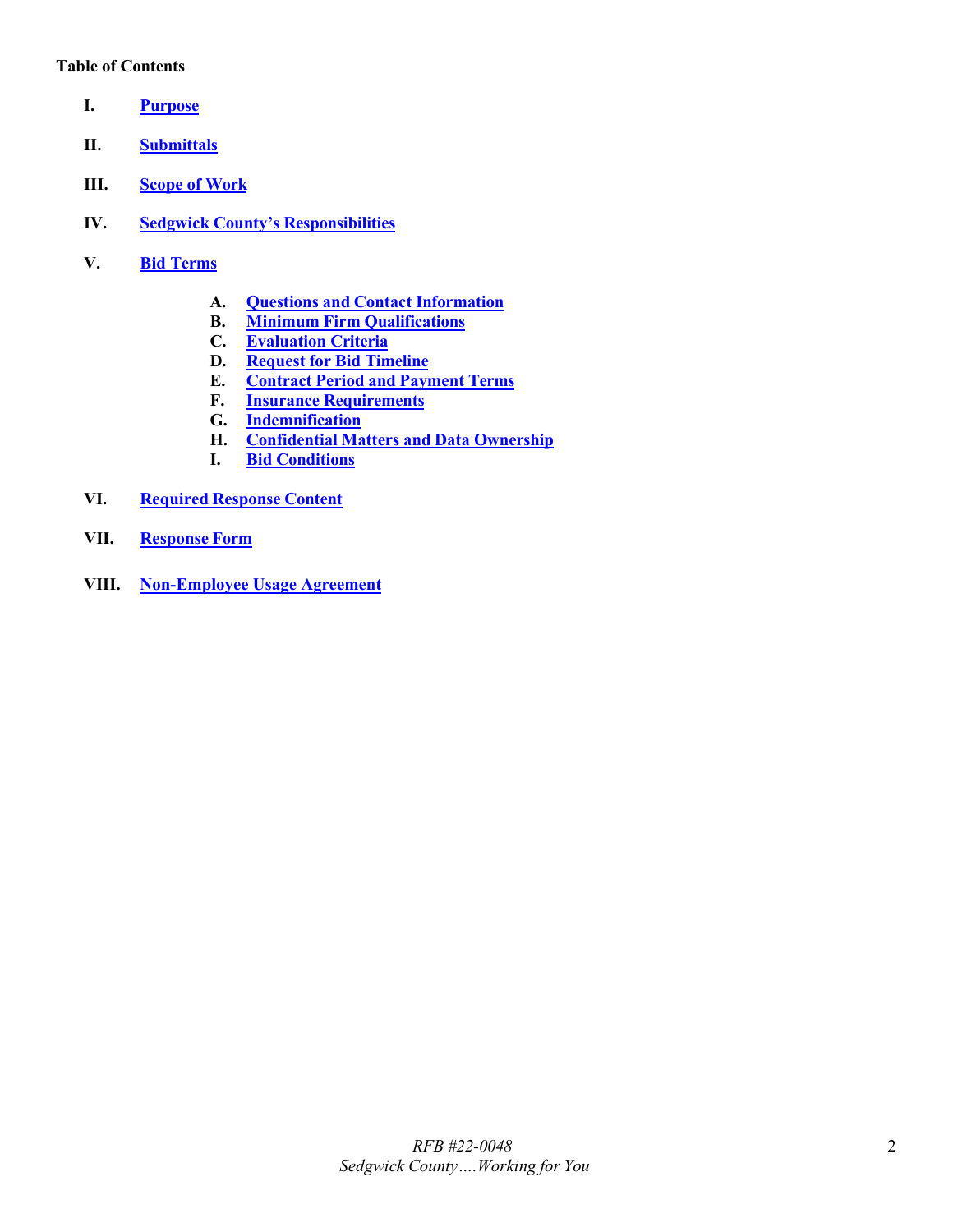## <span id="page-2-0"></span>**I. [Purpose](#page-1-0)**

Sedgwick County, located in south-central Kansas, is one of the most populous of Kansas' 105 counties with a population estimated at more than 514,000 persons. It is the sixteenth largest in area, with 1,008 square miles, and reportedly has the second highest per capita wealth among Kansas' counties. Organizationally, the county is a Commission/Manager entity, employs nearly 2,800 persons, and hosts or provides a full range of municipal services, e.g. – public safety, public works, criminal justice, recreation, entertainment, cultural, human/social, and education.

Sedgwick County is seeking a contract worker as an IT Project Manager in accordance with the specifications outlined, for Sedgwick County Division of Information and Technology.

#### <span id="page-2-1"></span>**II. [Submittals](#page-1-1)**

Carefully review this Request for Bid. It provides specific technical information necessary to aid participating firms in formulating a thorough response. Should you elect to participate, submit one (1) original **AND** one (1) electronic copy (PDF/Word supplied on a flash drive) of the entire document with any supplementary materials to:

> Lee Barrier Sedgwick County Purchasing Department 100 N. Broadway Suite 610 Wichita, KS 67202

SUBMITTALS are due **NO LATER THAN 1:45 pm CDT, TUESDAY, July 12, 2022**. Responses must be sealed and marked on the lower left-hand corner with the firm name and address, bid number, and bid due date. Late or incomplete responses will not be accepted and will not receive consideration for final award. Bids/proposals that arrive late due to the fault of the U.S. Postal Service, United Parcel Service, DHL, FedEx, any delivery/courier service, or any other carrier of any sort are still considered late and shall not be accepted by the county.

Bid responses will be acknowledged and read into record at Bid Opening, which will occur at 2:00 pm CDT, July 12,2022 on the due date. We will continue to have Bid Openings for the items listed currently. If you would like to listen in as these bids are read into the record, please dial our Meet Me line  $\omega(316)$  660-7271 at 2:00 pm.

## <span id="page-2-2"></span>**III. [Scope](#page-1-2) of Work**

Sedgwick County is looking for an IT Project Manager for a short-term contract assignment to assist with the implementation, of SAP's BusinessByDesign and Ariba solutions. The Project Manager will help the organization implement these enterprise applications that promote efficient business operations, process automation, and support the financial and procurement processes of the organization. They will lead coordination efforts with both the internal Sedgwick County project team and the project team of a 3<sup>rd</sup> party consultant hired specifically for this implementation, overseeing the planning, strategy, and execution of tasks to ensure the successful and on-time delivery of the project.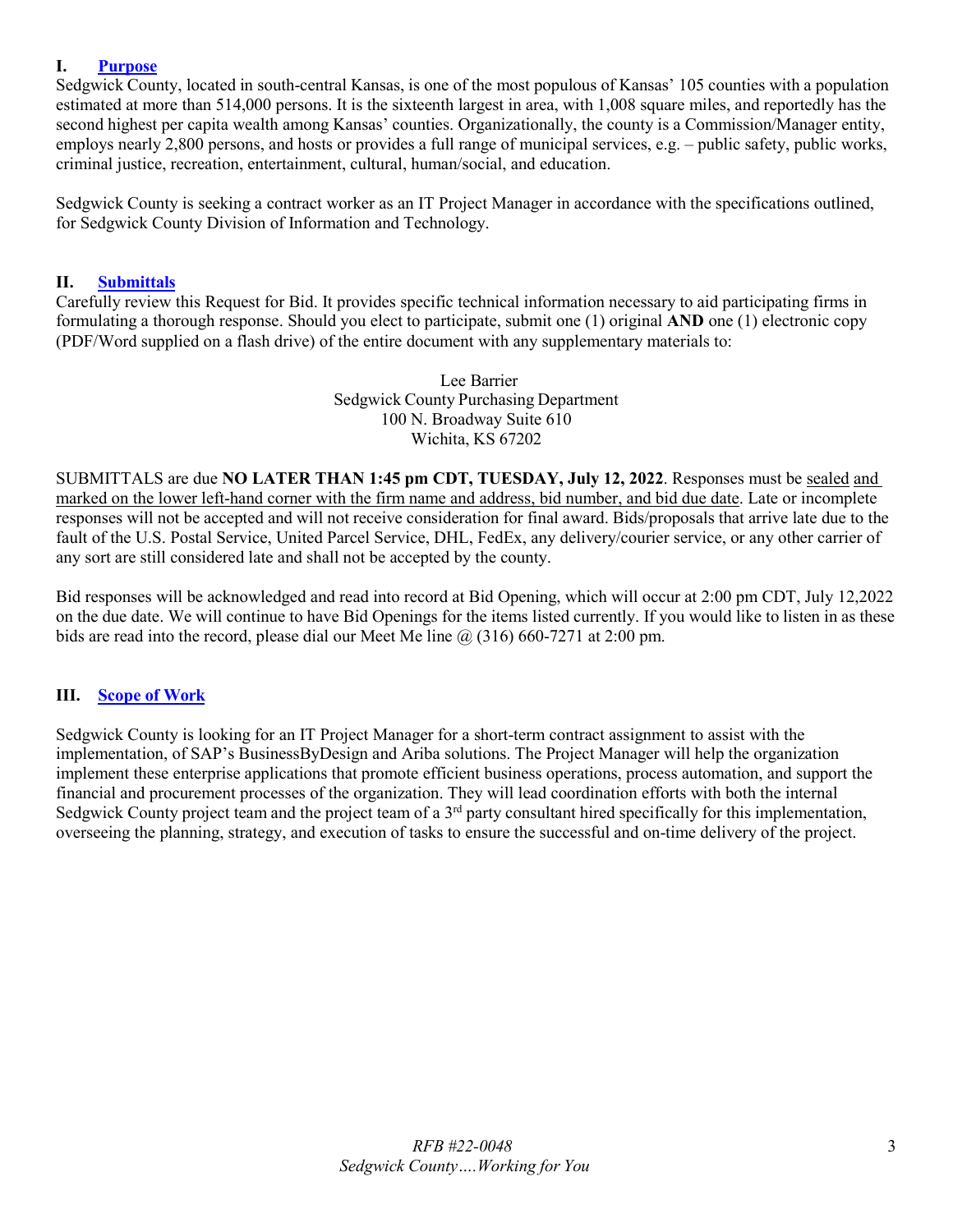The Project Manager will keep track of output and performance and look for innovative solutions to problems that may arise. They will also ensure teams adhere to the project management framework and use the right tools, processes, and reporting principles. The Project Manager will work with all levels of county staff including hourly support staff all the way to Department Directors and elected officials. Responsibilities include:

- Manage the day-to-day project meetings and tasks.
- Maintain project budgets and reallocate resources where necessary.
- Directing the on-boarding/off-boarding of project staff.
- Ensure that employees are following project polices, information security and privacy policies.
- Providing regular and up-to-date status reports to stakeholders.
- Ensuring that the project deadlines and milestones are met.
- Assist with the creation and refinement of business process documentation.
- Sustaining the project after completion by devising suitable maintenance and troubleshooting methods.
- Other Project Management duties as assigned.
- Majority if not all work will be done remotely, Sedgwick County can provide a Webex license.
- Will need to provide periodic weekly status reports with hours worked and monthly invoices.

## **Requirements for this Position:**

- 5+ years of experience as a Project Manager including technology related projects and/or financial projects.
- Proven track record of completing projects to specifications while dealing with challenges such as cross-team dependencies, changing priorities and schedules, and evolving requirements.
- Excellent professional development skills, such as oral and written communications, personal credibility, teamwork, collaboration, work planning, and estimating.
- Highly organized, self-motivated, customer-oriented, and able to work independently as well as within a team
- Skilled in building and motivating technical teams and possess ability to build strategic relationships and influence people at all levels of the organization.
- Comfort in a fast-paced, multi-tasked environment.

# **IV. [Sedgwick County's Responsibilities](#page-1-3)**

- <span id="page-3-0"></span>• Provide information, as legally allowed, in possession of the county, which relates to the county's requirements or which is relevant to this project.
- Designate a person to act as the County Contract Manager with respect to the work to be performed under this contract.
- County reserves the right to make inspections at various points of the project. Contractor agrees to openly participate in said inspections and provide information to the county on the progress, expected completion date and any unforeseen or unexpected complications in the project.

# <span id="page-3-1"></span>**V. Bid [Terms](#page-1-4)**

# <span id="page-3-2"></span>A. [Questions and Contact](#page-1-5) Information

Any questions regarding this document must be submitted in writing to Lee Barrier at [Lee.Barrier@sedgwick.gov](mailto:Lee.Barrier@sedgwick.gov) by 5:00 pm CDT, June 14, 2022. Any questions of a substantive nature will be answered in written form as an addendum and posted on the purchasing website at<https://www.sedgwickcounty.org/finance/purchasing/requests-for-bid-and-proposal/> under the Documents column associated with this bid number by 5:00 pm CDT, June 24, 2022. Firms are responsible for checking the website and acknowledging any addenda on their bid response form.

# <span id="page-3-3"></span>B. Minimum Firm [Qualifications](#page-1-5)

This section lists the criteria to be considered in evaluating the ability of firms interested in providing the service(s) and/or product(s) specified in this Request for Bid. Firms must meet or exceed these qualifications to be considered for award. Bids submitted must reflect in detail their inclusion as well as the degree to which they can be provided. Any exceptions to the requirements listed should be clearly detailed in proposer's response.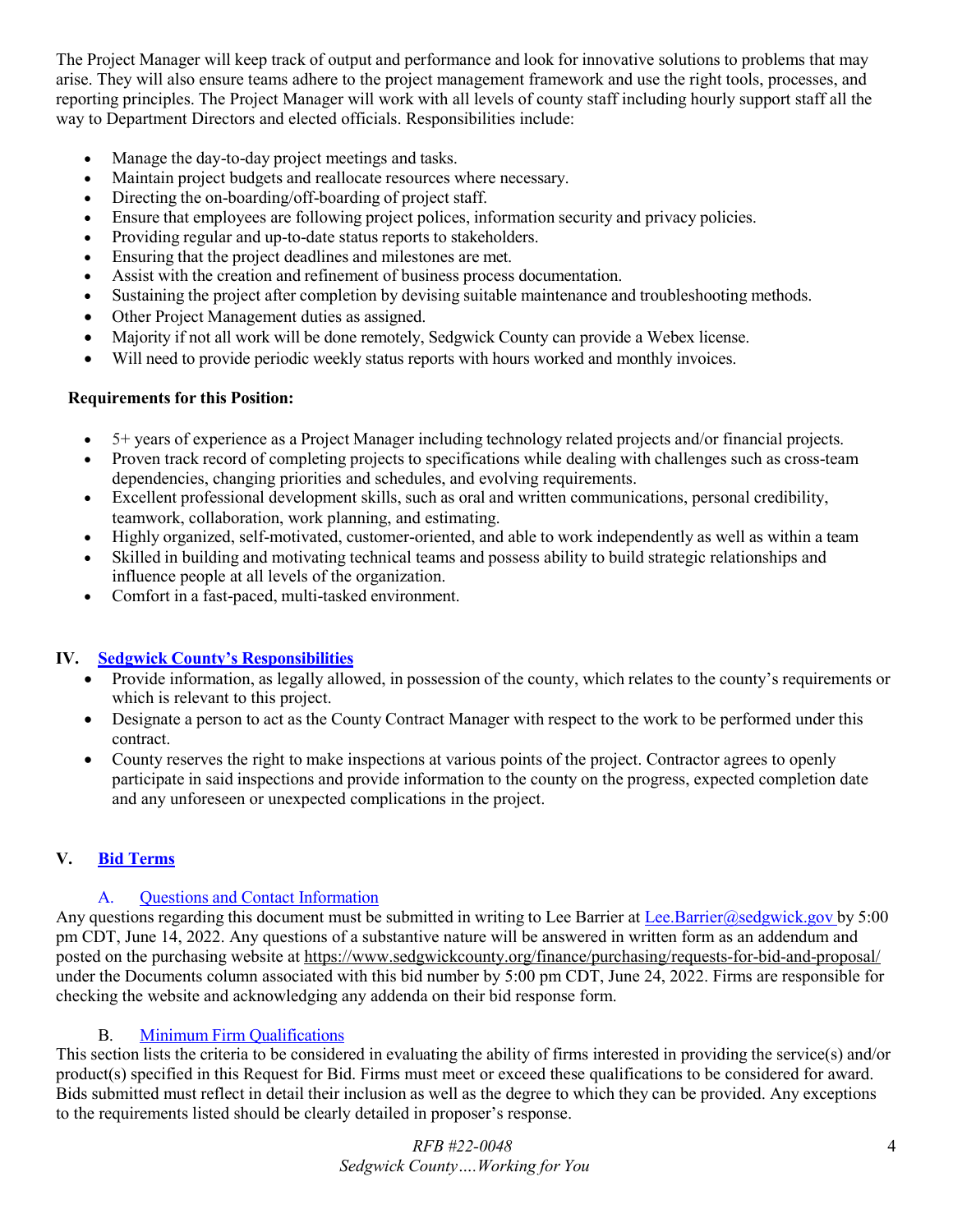## Bidders shall:

- 1. Have proper certification(s) or license(s) for the services/product specified in this document.
- 2. Ensure that project work meets all local, state and federal laws, regulations and ordinances.
- 3. Have the capacity to acquire all required permits, bonds, escrows or insurances.
- 4. Provide appropriate project supervision and quality control procedures.
- 5. Have appropriate material, equipment and labor to perform job safely and efficiently. *All costs associated with meeting this requirement will be the sole responsibility of the vendor.*

#### <span id="page-4-0"></span>C. [Evaluation Criteria](#page-1-6)

An award will be made to the lowest responsible and responsive bidder.

#### <span id="page-4-1"></span>D. [Request for](#page-1-7) Bid Timeline

The following dates are provided for information purposes and are subject to change without notice. Contact the Purchasing Department at (316) 660-7255 to confirm any and all dates**.** 

| Distribution of Request for Bid to interested parties                        | May 27, 2022         |
|------------------------------------------------------------------------------|----------------------|
| Clarification, Information and Questions submitted in writing by 5:00 pm CDT | June 14, 2022        |
| Addendum Issued by 5:00 pm CDT                                               | June 24, 2022        |
| Sealed Bid due before 1:45 pm CDT                                            | <b>July 12,2022</b>  |
| Board of Bids and Contracts Recommendation                                   | <b>July 21, 2022</b> |
| Board of County Commission Award                                             | <b>August 3,2022</b> |

#### <span id="page-4-2"></span>E. [Contract Period](#page-1-7) and Payment Terms

A contractual period will begin following Board of County Commissioners (BoCC) approval of the successful firm(s) for a period of six (6) months.

County may cancel its obligations herein upon thirty-day (30) prior written notice to the other party. It is understood that funding may cease or be reduced at any time, and in the event that adequate funds are not available to meet the obligations hereunder, either party reserves the right to terminate this agreement upon thirty (30) days prior written notice to the other. Payment will be remitted following receipt of monthly detailed invoice.

Payment and Invoice Provisions

[https://www.sedgwickcounty.org/media/39239/payment\\_and\\_invoice\\_provisions.pdf](https://www.sedgwickcounty.org/media/39239/payment_and_invoice_provisions.pdf)

## <span id="page-4-3"></span>F. [Insurance Requirements](#page-1-8)

Liability insurance coverage indicated below must be considered as primary and not as excess insurance. If required, Contractor's professional liability/errors and omissions insurance shall (i) have a policy retroactive date prior to the date any professional services are provided for this project, and (ii) be maintained for a minimum of three (3) years past completion of the project. Contractor shall furnish a certificate evidencing such coverage, with county listed as an additional insured including both ongoing and completed operations, except for professional liability, workers' compensation and employer's liability. **Certificate shall be provided prior to award of contract.** Certificate shall remain in force during the duration of the project/services and will not be canceled, reduced, modified, limited, or restricted until thirty (30) days after county receives written notice of such change. All insurance must be with an insurance company with a minimum BEST rating of A-VIII and licensed to do business in the State of Kansas **(must be acknowledged on the bid/proposal response form).**

**NOTE:** If any insurance is subject to a deductible or self-insured retention, written disclosure must be included in your proposal response and also be noted on the certificate of insurance.

It is the responsibility of Contractor to require that any and all approved subcontractors meet the minimum insurance requirements.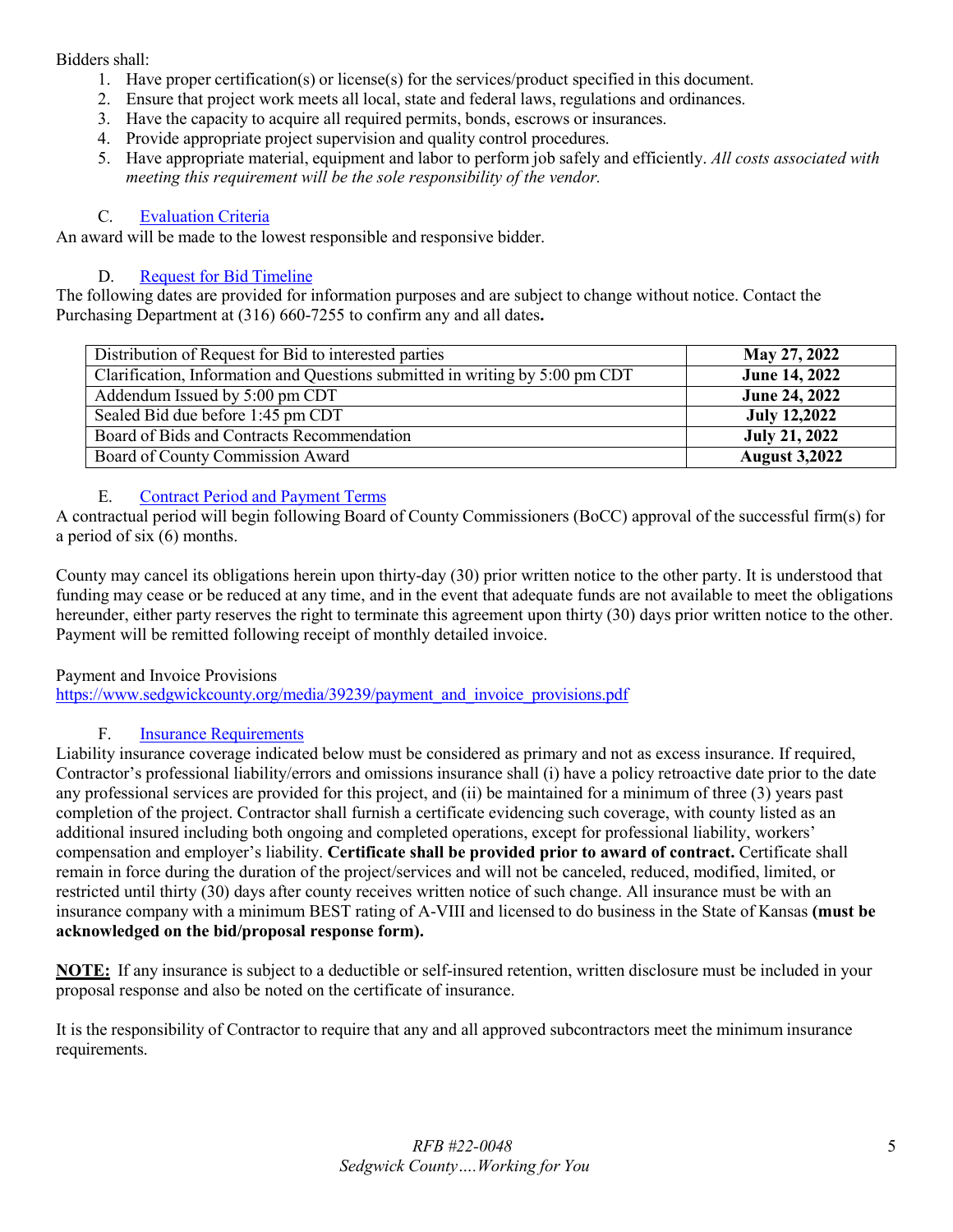| <b>Workers' Compensation:</b>                                                      |                |
|------------------------------------------------------------------------------------|----------------|
| Applicable coverage per State Statutes                                             |                |
| <b>Employer's Liability Insurance:</b>                                             | \$500,000.00   |
| Commercial General Liability Insurance (on form CG 00 01 04 13 or its equivalent): |                |
| Each Occurrence                                                                    | \$1,000,000.00 |
| General Aggregate, per project                                                     | \$2,000,000.00 |
| Personal Injury                                                                    | \$1,000,000.00 |
| Products and Completed Operations Aggregate                                        | \$2,000,000.00 |
| <b>Automobile Liability:</b>                                                       |                |
| Combined single limit                                                              | \$500,000.00   |
| <b>Umbrella Liability:</b>                                                         |                |
| Following form for both the general liability and automobile                       |                |
| $X$ Required / Not Required                                                        |                |
| Each Claim                                                                         | \$1,000,000.00 |
| Aggregate                                                                          | \$1,000,000.00 |
| Professional Liability/Errors & Omissions Insurance:                               |                |
| Required / X Not Required                                                          |                |
| Each Claim                                                                         | \$1,000,000.00 |
| Aggregate                                                                          | \$1,000,000.00 |
| <b>Pollution Liability Insurance:</b>                                              |                |
| <b>Required</b> / $\underline{X}$ Not Required                                     |                |
| Each Claim                                                                         | \$1,000,000.00 |
| Aggregate                                                                          | \$1,000,000.00 |

## *Special Risks or Circumstances:*

Entity reserves the right to modify, by written contract, these requirements, including limits, based on the nature of the *risk, prior experience, insurer, coverage, or other special circumstances.*

## **IF CONTRACTOR IS PROVIDING CONSTRUCTION SERVICES:**

*In addition to the above coverages, Contractor shall also provide the following:*

| <b>Builder's Risk Insurance:</b> | In the amount of the initial Contract Sum, plus the value of subsequent<br>modifications and cost of materials supplied and installed by others,                                                  |  |  |  |
|----------------------------------|---------------------------------------------------------------------------------------------------------------------------------------------------------------------------------------------------|--|--|--|
|                                  | comprising the total value for the entire Project on a replacement cost basis<br>without optional deductibles. Entity, Contractor, and all Subcontractors shall<br>be included as named insureds. |  |  |  |

## <span id="page-5-0"></span>G. [Indemnification](#page-1-9)

To the fullest extent of the law, the provider, its subcontractor, agents, servants, officers or employees shall indemnify and hold harmless Sedgwick County, including, but not limited to, its elected and appointed officials, officers, employees and agents, from any and all claims brought by any person or entity whatsoever, arising from any act, error, or omission of the provider during the provider's performance of the agreement or any other agreements of the provider entered into by reason thereof. The provider shall indemnify and defend Sedgwick County, including, but not limited to, its elected and appointed officials, officers, employees and agents, with respect to any claim arising, or alleged to have arisen from negligence, and/or willful, wanton or reckless acts or omissions of the provider, its subcontractor, agents, servants, officers, or employees and any and all losses or liabilities resulting from any such claims, including, but not limited to, damage awards, costs and reasonable attorney's fees. This indemnification shall not be affected by any other portions of the agreement relating to insurance requirements. The provider agrees that it will procure and keep in force at all times at its own expense insurance in accordance with these specifications.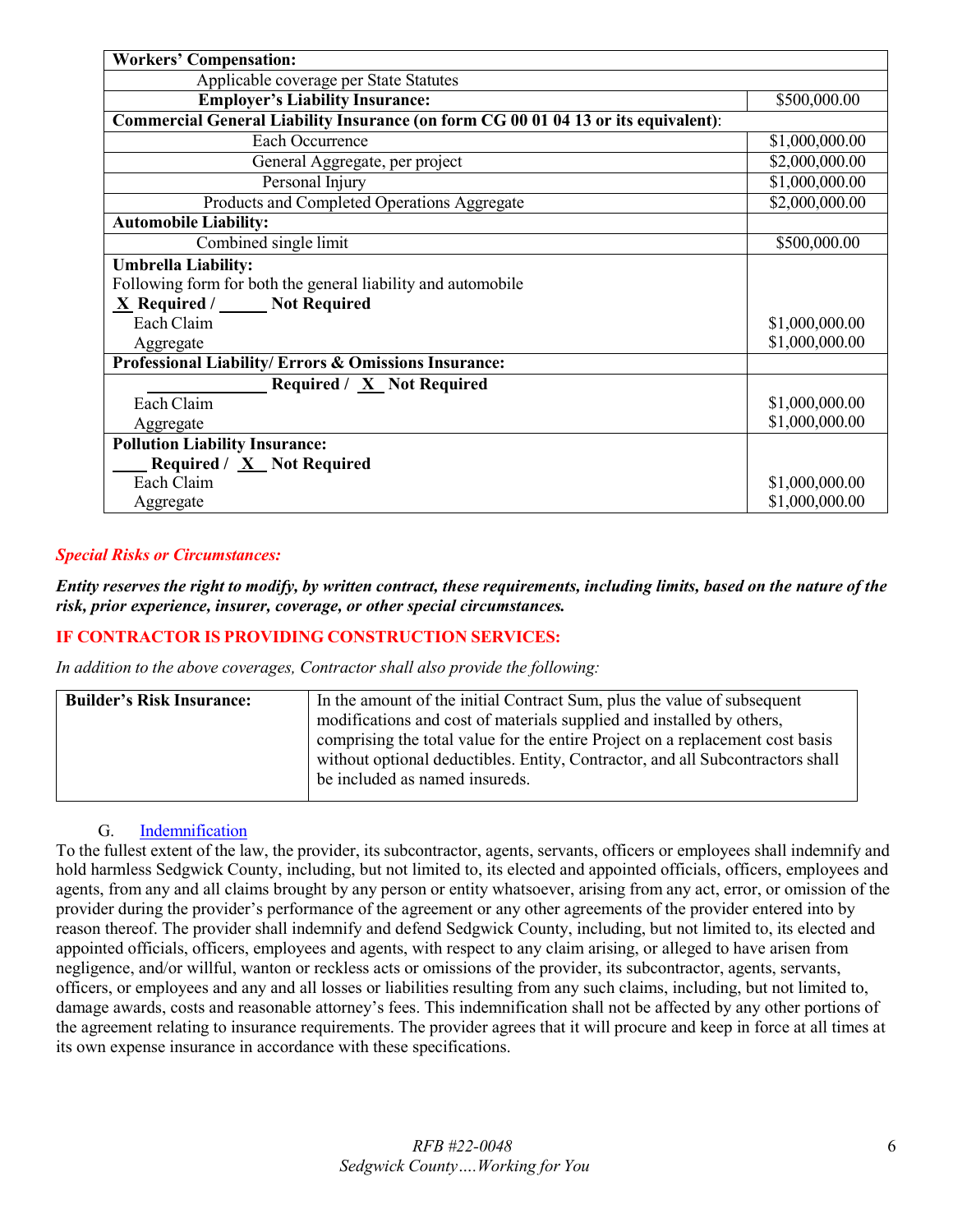## <span id="page-6-0"></span>H. [Confidential Matters and Data](#page-1-9) Ownership

The successful bidder agrees all data, records and information, which the bidder, its agents and employees, which is the subject of this bid, obtain access, remains at all times exclusively the property of Sedgwick County. The successful proposer agrees all such data, records, plans and information constitutes at all times proprietary information of Sedgwick County. The successful bidder agrees that it will not disclose, provide, or make available any of such proprietary information in any form to any person or entity. In addition, the successful proposer agrees it will not use any names or addresses contained in such data, records, plans and information for the purpose of selling or offering for sale any property or service to any person or entity who resides at any address in such data. In addition, the successful proposer agrees it will not sell, give or otherwise make available to any person or entity any names or addresses contained in or derived from such data, records and information for the purpose of allowing such person to sell or offer for sale any property or service to any person or entity named in such data. Successful bidder agrees it will take all reasonable steps and the same protective precautions to protect Sedgwick County's proprietary information from disclosure to third parties as with successful proposer's own proprietary and confidential information. Proposer agrees that all data, regardless of form that is generated as a result of this Request for Bid is the property of Sedgwick County.

## <span id="page-6-1"></span>I. [Bid Conditions](#page-1-10)

<https://www.sedgwickcounty.org/media/31339/bid-terms-conditions.pdf>

## General Contract Provisions

[http://www.sedgwickcounty.org/purchasing/pdf\\_files/General%20Contractual%20Provisions.pdf](https://www.sedgwickcounty.org/media/31337/general-contractual-provisions.pdf)

Mandatory Contract Provisions

<https://www.sedgwickcounty.org/media/31336/mandatory-contractual-provisions.pdf>

Independent Contractor

<https://www.sedgwickcounty.org/media/54780/independent-contractor-addendum.pdf>

#### Sample Contract

<https://www.sedgwickcounty.org/media/39236/sample-contract.pdf>

Federal Certifications Addendum Sedgwick County

[https://www.sedgwickcounty.org/media/59719/federal-certifications-addendum-updated-for-changes-to-ug-11-12-2020](https://www.sedgwickcounty.org/media/59719/federal-certifications-addendum-updated-for-changes-to-ug-11-12-2020-no-signature-line.pdf) [no-signature-line.pdf](https://www.sedgwickcounty.org/media/59719/federal-certifications-addendum-updated-for-changes-to-ug-11-12-2020-no-signature-line.pdf)

Suspension and Debarment

<https://www.sedgwickcounty.org/finance/purchasing/suspension-and-debarment/>

# <span id="page-6-2"></span>**VI. [Required](#page-1-11) Response Content**

Bid response should include the following:

- 1. Any exclusions clearly delineated.
- 2. Sample invoice (where applicable).
- 3. Completed and signed Bid Response Form.
- 4. Proof of insurance
- 5. Those responses that do not include all required forms/items may be deemed non-responsive.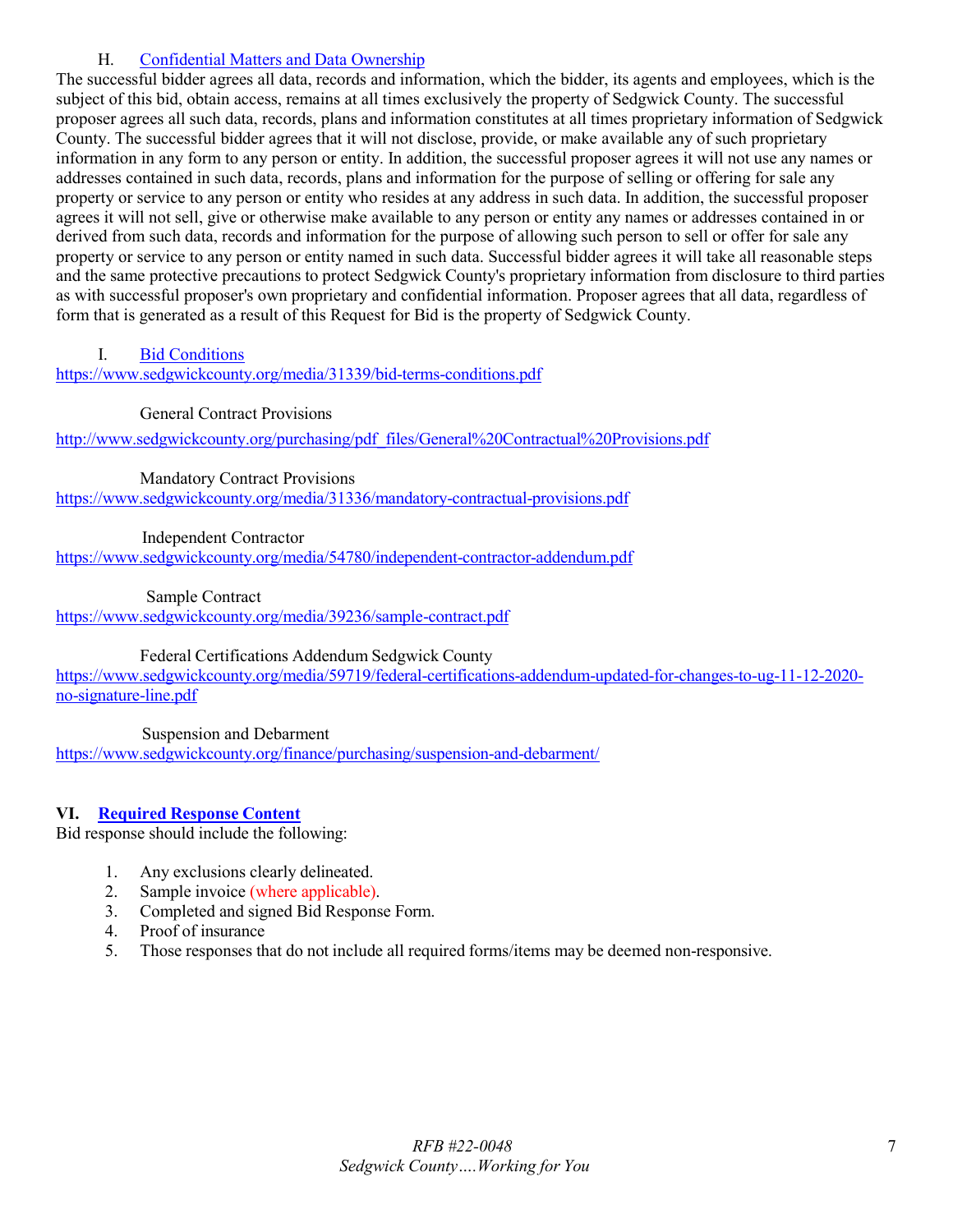#### **REQUEST FOR BID RFB #22-0048 TEMPORARY IT PROJECT MANAGER**

<span id="page-7-0"></span>The undersigned, on behalf of the Bidder, certifies that: (1) this offer is made without previous understanding, agreement or connection with any person, firm, or corporation submitting a bid on the same project; (2) is in all respects fair and without collusion or fraud; (3) the person whose signature appears below is legally empowered to bind the firm in whose name the bidder is entered; (4) they have read the complete Request for Bid and understands all provisions; (5) if accepted by the County, this bid is guaranteed as written and amended and will be implemented as stated; and (6) mistakes in writing of the submitted bid will be their responsibility. **NAME** 

|                                                                                                                                                                             |                                                          | PHONE FAX HOURS |  |  |  |  |  |  |
|-----------------------------------------------------------------------------------------------------------------------------------------------------------------------------|----------------------------------------------------------|-----------------|--|--|--|--|--|--|
|                                                                                                                                                                             |                                                          |                 |  |  |  |  |  |  |
|                                                                                                                                                                             |                                                          |                 |  |  |  |  |  |  |
|                                                                                                                                                                             |                                                          |                 |  |  |  |  |  |  |
| TYPE OF ORGANIZATION: Public Corporation Private Corporation Sole Proprietorship                                                                                            |                                                          |                 |  |  |  |  |  |  |
|                                                                                                                                                                             |                                                          |                 |  |  |  |  |  |  |
| BUSINESS MODEL: Small Business _______ Manufacturer _______ Distributor _______ Retail ________                                                                             |                                                          |                 |  |  |  |  |  |  |
|                                                                                                                                                                             |                                                          |                 |  |  |  |  |  |  |
| Not a Minority-Owned Business: Minority-Owned Business: (Specify Below)                                                                                                     |                                                          |                 |  |  |  |  |  |  |
|                                                                                                                                                                             |                                                          |                 |  |  |  |  |  |  |
|                                                                                                                                                                             |                                                          |                 |  |  |  |  |  |  |
| Not a Woman-Owned Business: ______ Woman-Owned Business: ____(Specify Below)                                                                                                |                                                          |                 |  |  |  |  |  |  |
| __ Not Minority - Woman Owned (50) __ __ African American-Woman Owned (55)                                                                                                  |                                                          |                 |  |  |  |  |  |  |
| Asian Pacific-Woman Owned (60) Subcontinent Asian-Woman Owned (65) Hispanic Woman Owned (70)                                                                                |                                                          |                 |  |  |  |  |  |  |
| Native American-Woman Owned (75) _____Other (Woman Owned) (80) Please specify ________________________________                                                              |                                                          |                 |  |  |  |  |  |  |
| ARE YOU REGISTERED TO DO BUSINESS IN THE STATE OF KS: _____Yes _______No                                                                                                    |                                                          |                 |  |  |  |  |  |  |
| DUNS NUMBER: SAM NUMBER:                                                                                                                                                    |                                                          |                 |  |  |  |  |  |  |
| INSURANCE REGISTERED IN THE STATE OF KS WITH MINIMUM BEST RATING OF A-VIII: _____Yes _____No                                                                                |                                                          |                 |  |  |  |  |  |  |
| $\Box$                                                                                                                                                                      | Yes, I would like to be on the emergency vendor list.    |                 |  |  |  |  |  |  |
| $\Box$                                                                                                                                                                      | No, I would not like to be on the emergency vendor list. |                 |  |  |  |  |  |  |
| After Hours Phone #: Emergency Contact Name: After Hours Fax #:                                                                                                             |                                                          |                 |  |  |  |  |  |  |
| <b>ACKNOWLEDGE RECEIPT OF ADDENDA:</b> All addendum(s) are posted to our RFB/RFP web page and it is the                                                                     |                                                          |                 |  |  |  |  |  |  |
| vendor's responsibility to check and confirm all addendum(s) related to this document.                                                                                      |                                                          |                 |  |  |  |  |  |  |
| NO. DATED (NO. ), DATED (NO. ), DATED (NO. ), DATED                                                                                                                         |                                                          |                 |  |  |  |  |  |  |
| In submitting a response to this document, vendor acknowledges acceptance of all sections of the entire document and has<br>clearly delineated and detailed any exceptions. |                                                          |                 |  |  |  |  |  |  |
|                                                                                                                                                                             |                                                          |                 |  |  |  |  |  |  |
| Print Name                                                                                                                                                                  |                                                          |                 |  |  |  |  |  |  |